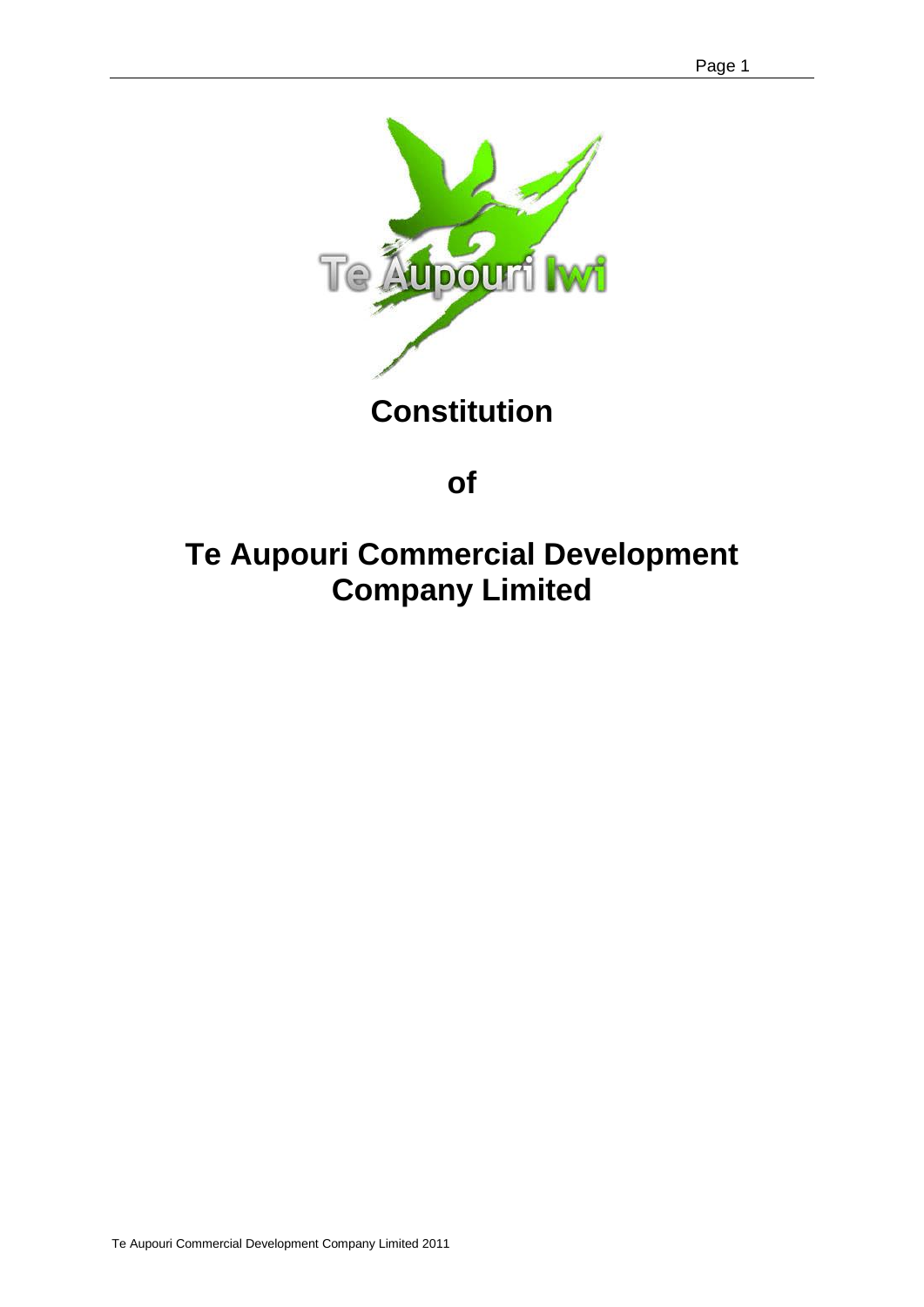# **Contents**

| 16 |
|----|
|    |
|    |
| 20 |
| 20 |
| 20 |
| 20 |
|    |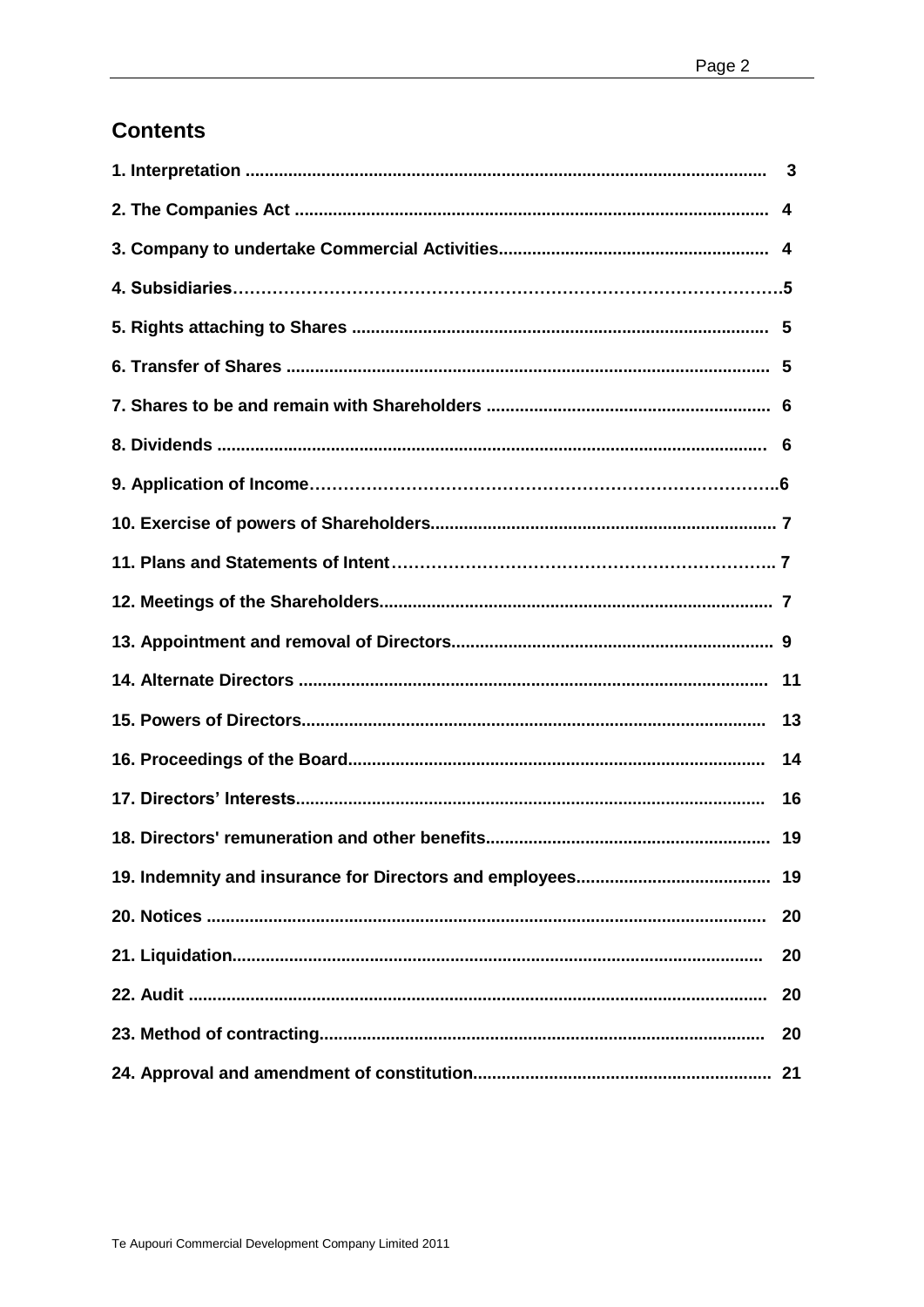# **Constitution of Te Aupouri Commercial Management Limited**

# 1. **Interpretation**

# **1.1 Definitions**

In this Constitution, unless the context otherwise requires:

**Alternate Director** means a person appointed as an alternate of a Director pursuant to clause 12;

**Board** means Directors who number not less than the required quorum acting together as the board of Directors of the Company;

**Commercial Activity** means any activity carried out in pursuit of the Trust Purposes (as set out in clause 2.4 of the Trust Deed), which has as its principal objective the maximising of financial or economic returns to Te Aupouri

**Companies Act** means the Companies Act 1993;

**Company** means Te Aupouri Commercial Management Limited;

**Constitution** means this constitution, as altered from time to time:

**Director** means a person appointed as a director of the Company by the Shareholders;

**Resolution** means a resolution passed by the Shareholders;

**Share** means a share issued, or to be issued, by the Company;

**Shareholders** means those persons whose names are entered in the share register from time to time as the holders for the time being of the Shares, with the intention being that the Shareholders are the Trustees from time to time or a custodian trustee appointed by the Trustees or, in the event that the Trustees incorporate as a board under the Charitable Trusts Act 1957, a board constituted under that Act;

**Te Aupouri** has the meaning given to it in the deed of trust of the Trust as amended;

**Te Aupouri Fisheries Management Limited** means the Company incorporated on 13 March 2008 to receive and hold all Income Shares and Settlement Quota (as defined by the Māori Fisheries Act 2004) on behalf of the Trust.

**Te Aupouri Development Group** means the group comprising the Te Runanga Nui o Te Aupouri Trust, Te Aupouri Iwi Development Trust, Te Aupouri Fisheries Management Limited and the Company.

**Trust** means the Te Runanga Nui o Te Aupouri Trust established under a deed of trust dated 11 September 2005 and amended by further deed dated **31 January 2011**; and

**Trustees** means the trustees of the Trust.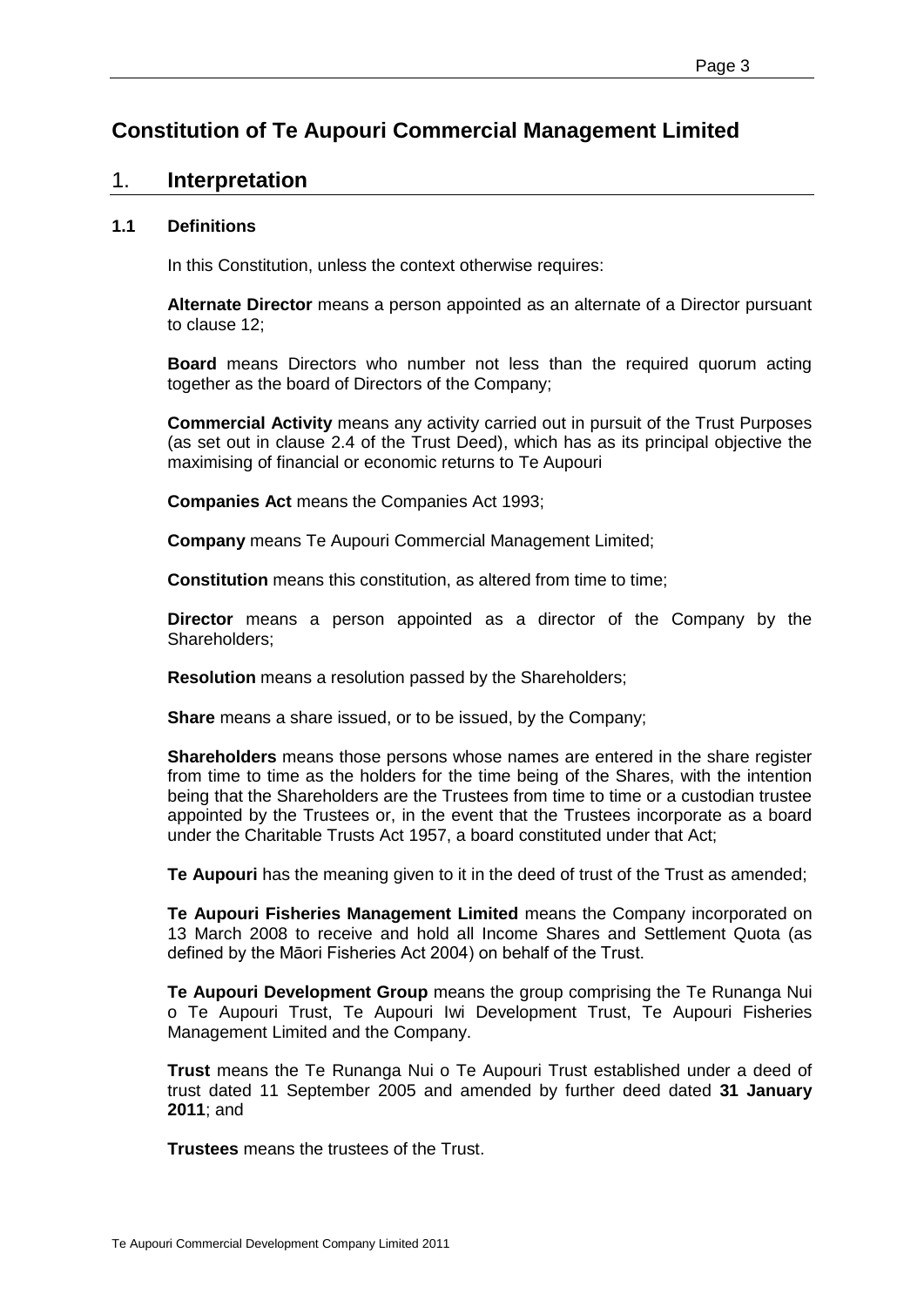**Trust Deed** means the trust deed of the Trust.

### **1.2 Construction**

In this Constitution, unless the context otherwise requires:

(a) the headings appear as a matter of convenience and shall not affect the construction of this Constitution;

(b) in the absence of an express indication to the contrary, references to clauses or paragraphs are to clauses and paragraphs of this Constitution;

(c) a reference to any statute, statutory regulations or other statutory instrument includes the statute, statutory regulations or instrument as from time to time amended or re-enacted or substituted;

(d) the singular includes the plural and vice versa and one gender includes the other gender;

(e) the words **written** and **writing** include facsimile and email communications and any other means of communication resulting in permanent visible reproduction;

(f) the word **person** includes any association of persons whether corporate or unincorporated, and any state or government or department or agency thereof, whether or not having separate legal personality; and

(g) words or expressions defined in the Companies Act have the same meaning in this Constitution.

(h) References to the Trust shall, where appropriate, include reference to the Trustees from time to time acting in their capacity as Trustees of the Trust.

# **2. The Companies Act**

Subject to clause 3, the Company, the Board, each Director and the Shareholders have the rights, powers, duties and obligations set out in the Companies Act except to the extent that they are negated or modified by the Constitution.

# **3. Company to undertake Commercial Activities**

- **3.1** The board shall conduct or otherwise undertake all Commercial Activities of the Te Aupouri Development Group except those Commercial Activities carried out by the Te Aupouri Fisheries Management Limited, either by itself or through any subsidiary, trust or other entity established for that purpose, on behalf of and solely for the benefit of the Trust, and in furtherance of the Trust's purposes.
- **3.2** The board shall use and administer on behalf of the Trust, all assets made available by the Trust on a prudent, commercial and profitable basis, subject to any restrictions placed upon the use of such assets and in accordance with the plans and a statement of intent referred to at clause 11 of this constitution.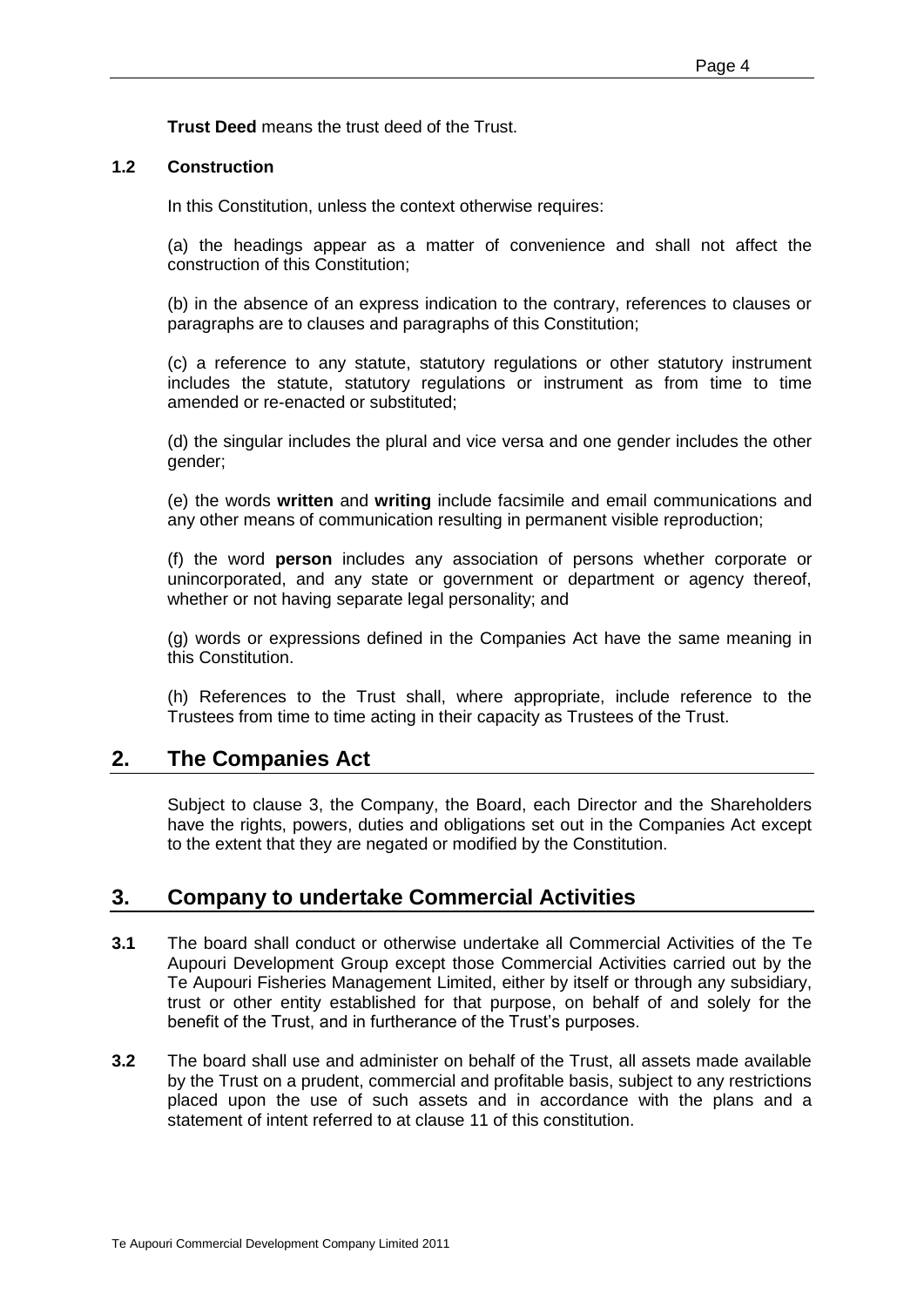# **4. Subsidiaries**

# **4.1 Establishment of, and transfer of assets to, subsidiary**

The Company may:

- (a) establish one or more subsidiaries to undertake some or all of the Commercial Development Activities the Te Aupouri Development Group; and
- (b) transfer to any subsidiary some or all of the assets owned by the Company.

# **4.2 Wholly owned and controlled**

Any subsidiary established by the Company under clause 4.1 must be and remain wholly owned and controlled by the Company.

### **4.3 Obligations of Directors in establishing a subsidiary**

If a subsidiary is established by the Company under clause 4.1, the Directors will ensure that the constitution of the subsidiary provides that

- (a) the subsidiary is bound by all the requirements outlined in clause 3.1 and 3.2 of this Constitution, with all necessary modifications;
- (b) the Trust must exercise strategic governance over the subsidiary through its strategic governance of the Company; and
- (c) the subsidiary will report to the Company on all matters necessary, and at such times, as to allow the Company to fulfil its reporting requirements to the Trust.

# **5. Rights attaching to Shares**

The Shares at the date of certification of this Constitution will be issued to the Shareholders, being the persons named in the Application for Registration of the Company. Subject to this Constitution, each Share confers on the Shareholders the right to:

- (a) vote on any resolution at a meeting of the Shareholders; and
- (b) receive notice of and attend every Shareholders meeting.

# **6. Transfer of Shares**

#### **6.1 Pre-emptive provisions**

No share in the company shall be transferred by any shareholder except as specified in this constitution.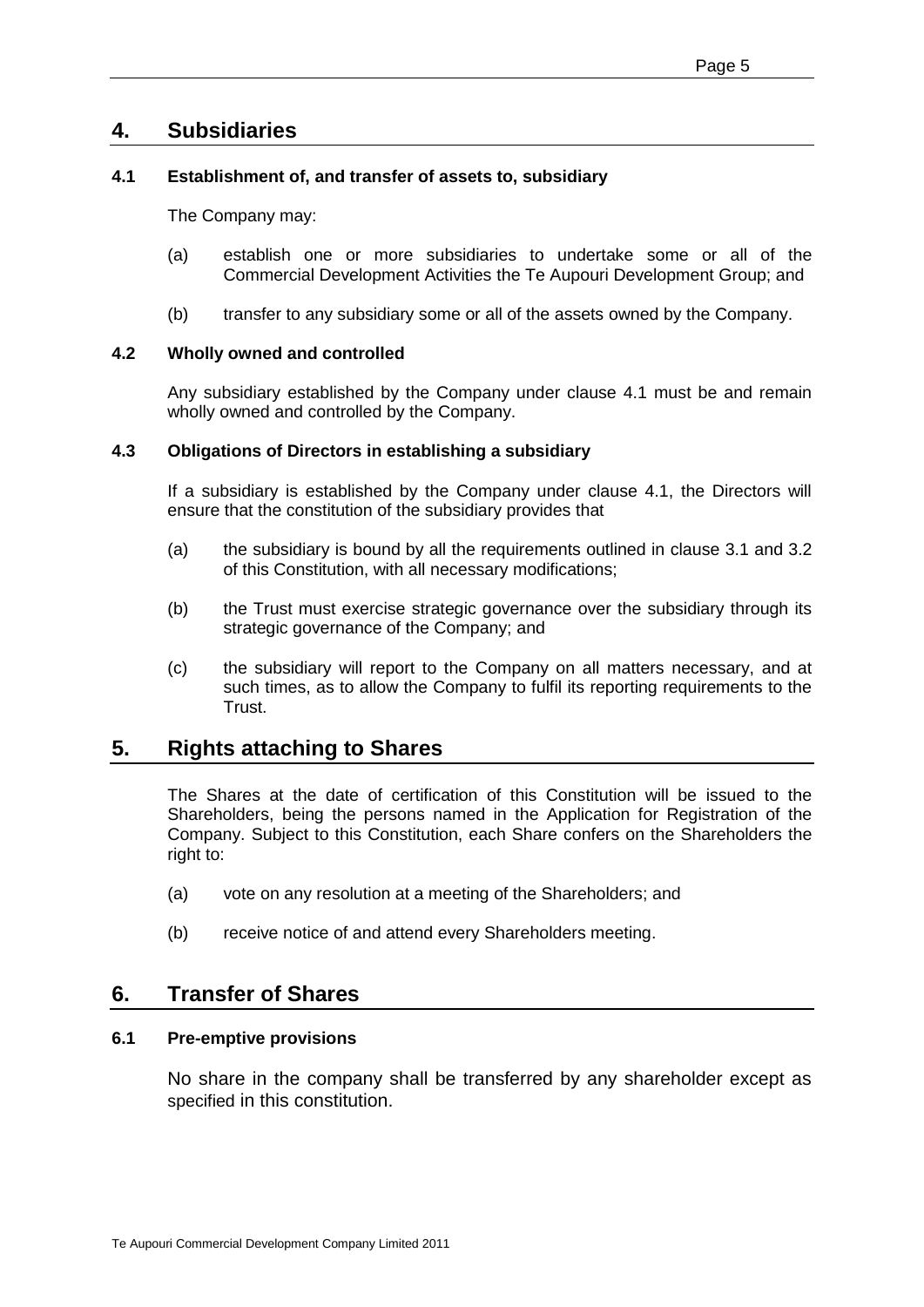#### **6.2 Transfer**

- (a) Shares in the company shall transfer consequent upon any change in the trustees of the Trust, provided that the shares continue to be held jointly by the trustees of the Trust.
- (b) Section 84 of the Act is qualified in that:
	- (i) It is not necessary for a form of transfer to be signed by either the transferor or the transferee; and
	- (ii) On notification by the Trust of a change of trustee the company must forthwith enter or cause to be entered the name of the transferee on the share register as holder of the shares.

# **7. Shares to be and remain with Shareholders**

Notwithstanding any other provision in this Constitution all Shares in the Company must be and remain wholly owned and controlled by the Trust either acting through the Trustees from time to time, a custodian trustee appointed by the Trustees, or in the event that the Trustees incorporate a board under the Charitable Trusts Act 1957, a board constituted under that Act.

# **8. Dividends**

The Board may, subject to the Companies Act and this Constitution, authorise the payment of dividends by the Company at times, and of amounts, and in such form as it thinks fit and may do everything that is necessary or expedient to give effect to the payment of such dividends. Prior to authorising the payment of a dividend, the Board must be satisfied on reasonable grounds that the Company will immediately after payment of the dividend satisfy the solvency test. Dividends may only be paid to the **Trust** 

# **9. Application of Income**

The Company shall in each income year remit to the Trust so much of the income derived by it on behalf of the Trust as is determined by the Trustees having regard to:

- (a) The objectives and purposes of the Company as set out in clauses 3.1 and 3.2 and the desirability of retaining and reinvesting income to meet those objectives and purposes;
- (b) The projected operating requirements of the Company and any subsidiaries as set out in their plans; and
- (c) The responsibilities and duties of the directors of the Company under the Companies Act 1993 or otherwise under the law.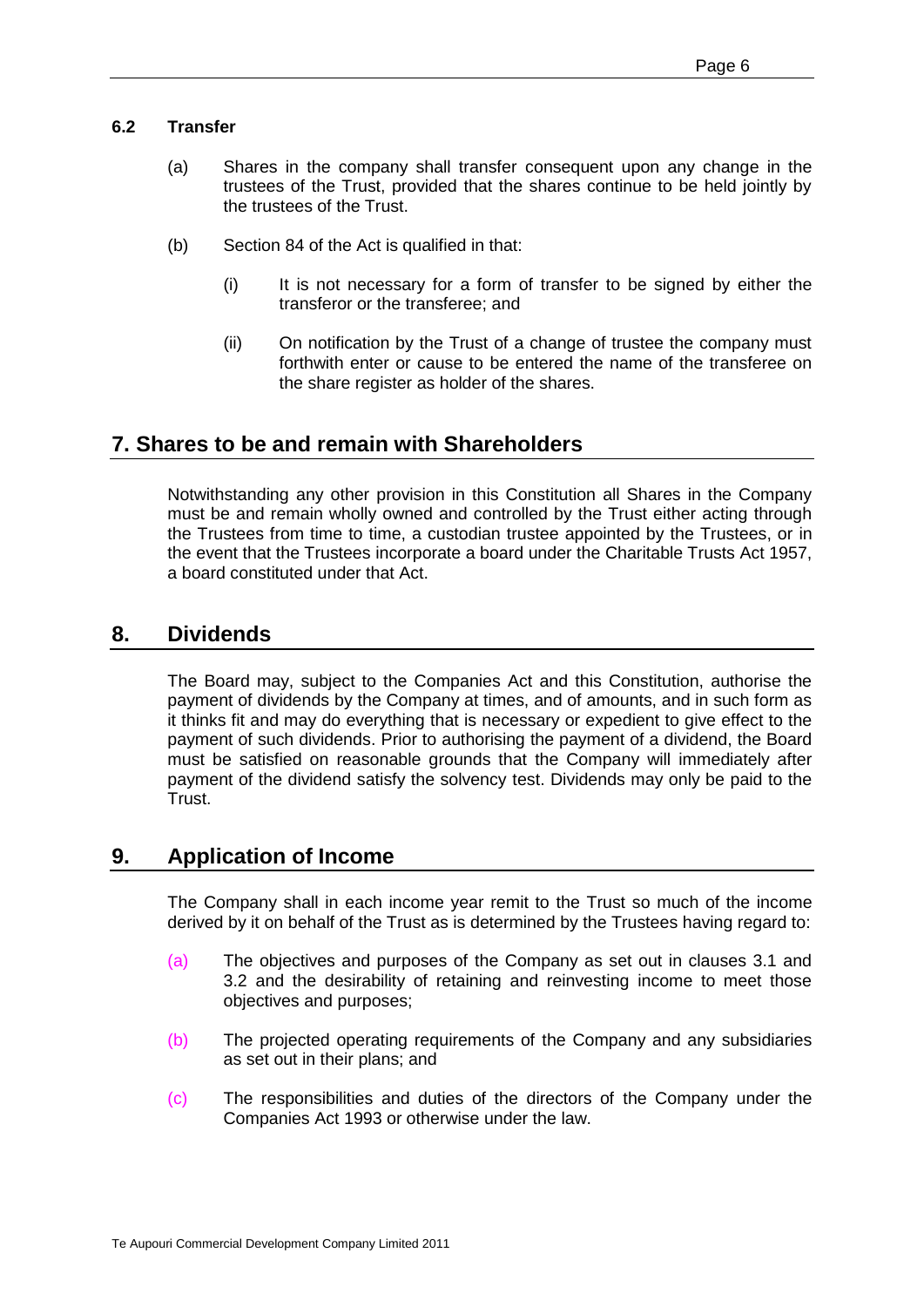# **10. Exercise of powers of Shareholders**

# **10.1 Exercise of power by meeting or written resolution**

A power reserved to the Shareholders by the Companies Act or by this Constitution may be exercised either:

- (a) at a meeting of the Shareholders; or
- (b) by a resolution in writing signed by the Shareholders, as provided for in section 122 of the Companies Act.

#### **10.2 Powers of the Shareholders**

Unless otherwise specified in the Companies Act or this Constitution, any power reserved to the Shareholders may be exercised and any approval of the Shareholders may be given by Resolution.

# **11. Plans and Statements of Intent**

# **11.1 Statement of Intent**

Within three months of the amendment of the Trust Deed, the Company shall prepare a statement of intent, setting out its long-term objectives and the general principles by which the Company proposes to operate, including creation of any subsidiaries. The Company shall also update this Statement of Intent as required by the Trustees.

# **11.2 Five-year plan**

Within three months of the amendment of the Trust Deed, the Company shall prepare a five year plan, which shall be updated, not less than every two years, and which sets out its medium-term vision and the specific steps that it proposes to take during that period to fulfil the objectives and principles set out in the statement of intent.

# **11.3 Annual Plan**

No later than two months following the completion of the five year strategic plan referred to in clause 11.2, and hereafter no later than two months before the commencement of each Income Year, the Company shall prepare an annual plan setting out the steps to be taken in the relevant Income Year to meet its five-year planning objectives and fulfil the objectives and principles of the statement of intent.

# **11.4 Trustees approval required**

Prior to being implemented, the statements of intent, five-year plans and annual plans of the Company must be approved by the Trustees.

# **12. Meetings of the Shareholders**

# **12.1 Annual meetings**

Subject to clause 12.3, the Company must hold an annual meeting not later than: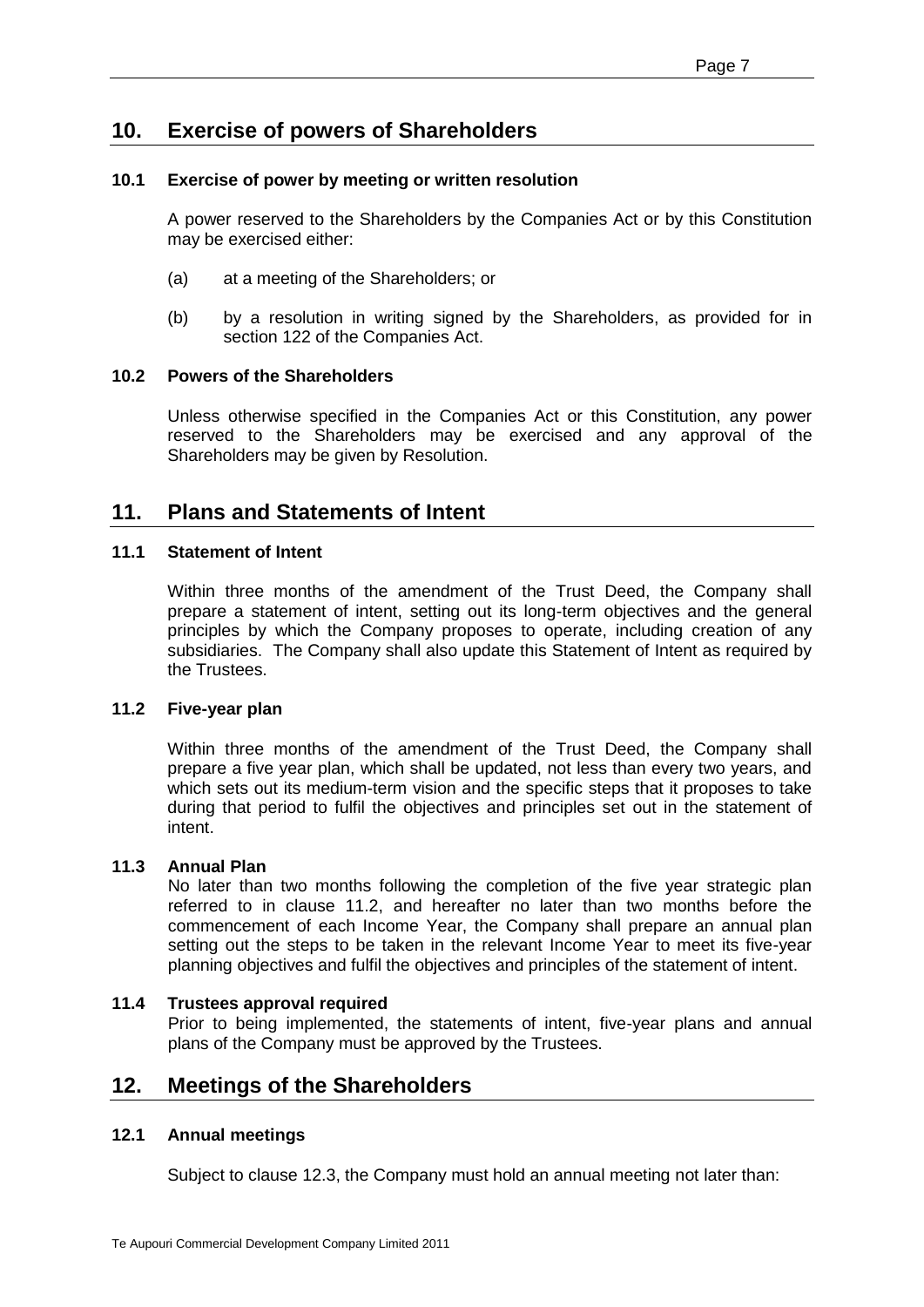- (a) five months after the balance date of the Company; or
- (b) fifteen months after the previous annual meeting.

#### **12.2 Time and place of annual meeting**

Each annual meeting must be held at such time and place as the Board appoints.

### **12.3 Resolution in lieu of annual meeting**

It is not necessary for the Company to hold an annual meeting if everything required to be done at the meeting (by resolution or otherwise) is done by resolution in writing signed by the Shareholders, as provided for in section 122 of the Companies Act.

#### **12.4 Special meetings**

All meetings other than annual meetings shall be called special meetings.

### **12.5 Calling of special meetings**

A special meeting:

- (a) may be called by the Board at any time; and
- (b) must be called by the Board on the written request of the Shareholders.

# **12.6 Meeting Procedures**

The provisions of the First Schedule to the Companies Act govern the proceedings of meetings of the Shareholders.

#### **12.7 Provision of Annual Report**

No later than three months after the end of each income year, and notwithstanding any agreement made by the Shareholders under section 211(3) of the Companies Act, the Company must provide to the Shareholders an annual report that:

- (a) complies with each paragraph of section 211(1) of the Companies Act;
- (b) details matters relating to the Company's performance in the previous year, including:
	- (i) a comparison of performance against the Annual Plan and the five year strategic plan;
	- (ii) the Consolidated Financial Statements including a balance sheet and income and expenditure statement and notes to those documents so as to give a true and fair view of the financial affairs of the Company for that Income Year;
	- (iii) the performance of the Company and any of its subsidiaries established under clause 4.1 in the previous year;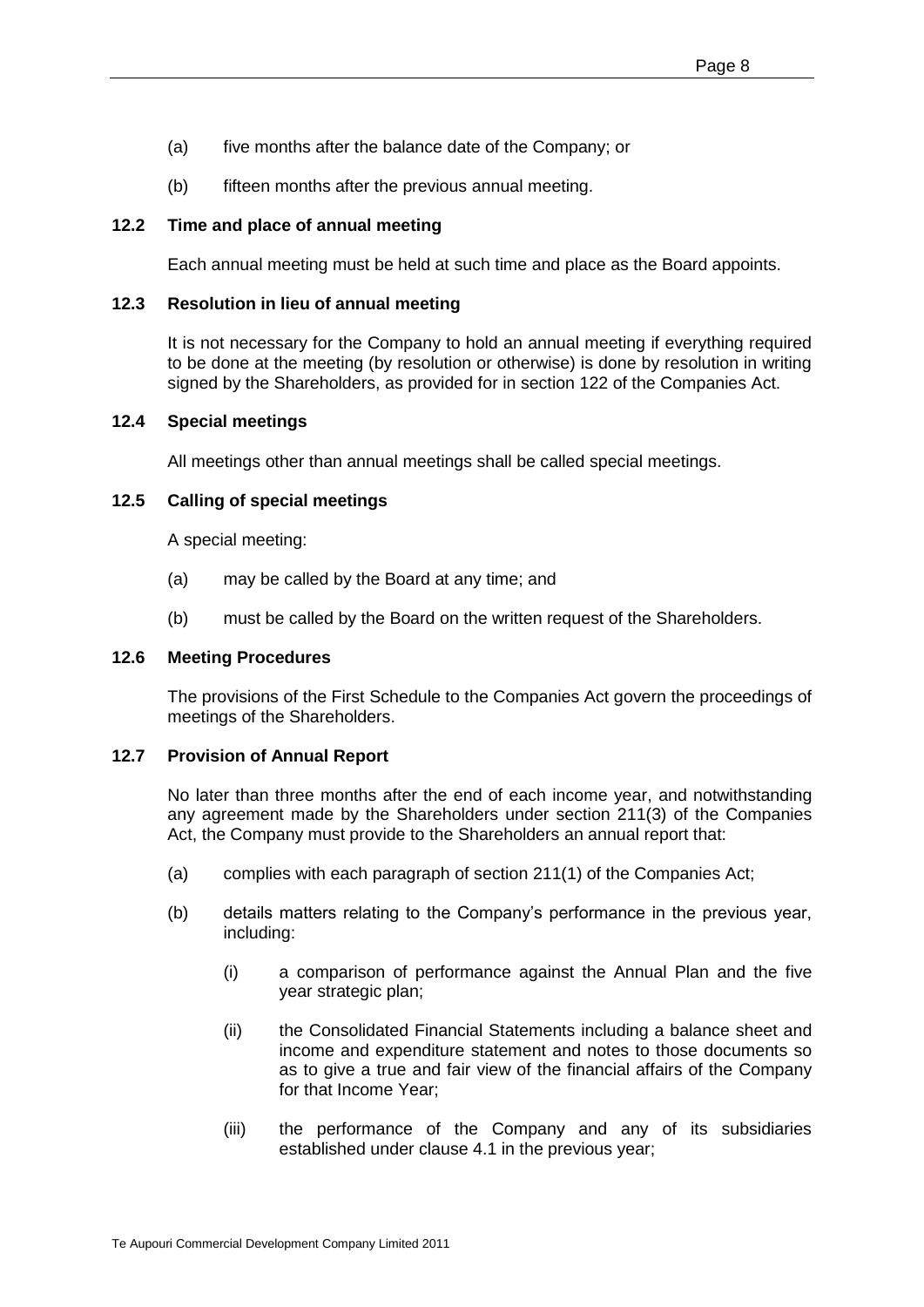- (iii) the investment of the money of the Company and any of its subsidiaries established under clause 4.1 in the previous year; and
- (x) any changes made to this Constitution or the constitution of any subsidiary of the Company established under clause 4.1 in the previous year;
- (c) details matters relating to the Company's projected performance in the current year, including:
	- (i) the key strategies for the use and development of any assets held by the Company;
	- (ii) the expected financial return on any assets held by the Company; and
	- (iii) any proposal to change this Constitution or the constitution of any subsidiary of the Company established under clause 4.1; and

#### **12.8 Quarterly reports**

No later than one month after the end of the First, Second and Third Quarters, the Company shall provide a Quarterly Report to the Trustees on the affairs of the Company for that Quarter which includes a comparison of performance against the Annual Plan and the five year strategic plan, and an unaudited summary of the financial statements including a balance sheet and income and expenditure statement and notes to those documents so as to give a true and fair view of the financial affairs of the entity for that Quarter.

#### **12.9 Shareholders to act in accordance with Resolutions of the Trust**

Notwithstanding any other provisions in this Constitution, the Shareholders shall, in exercising their rights and powers as Shareholders, act in accordance with all lawful directions of the Trust.

# **13. Appointment and removal of Directors**

#### **13.1 Number of Directors**

The Company must have not fewer than 3 and not more than 5 Directors.

#### **13.2 Trust must appoint Directors**

The Trust must appoint the Directors of the Company. Accordingly, any person who is not disqualified by the Companies Act, the Trust Deed or this Constitution from holding office as a Director of the Company may be appointed as a Director by a written notice to the Company signed on behalf of the Trust.

#### **13.3 Term of appointment of Directors**

The term of appointment of Directors is as follows:

(a) no Director can be appointed for a term exceeding 3 years;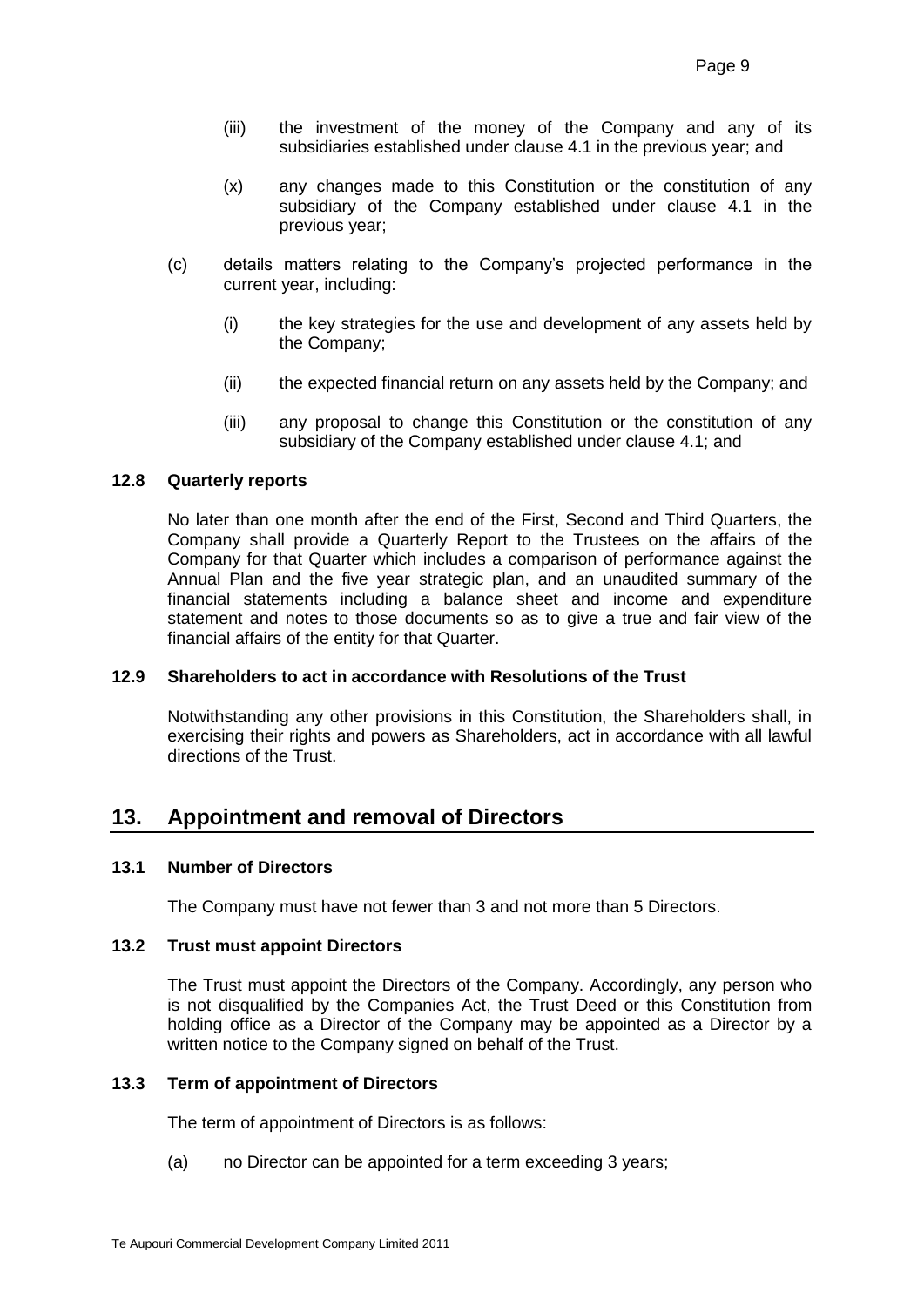- (b) at the end of his or her term of appointment a Director shall be eligible for reappointment (for a further term not exceeding 3 years) but, subject to clause 13.3(c), no person can hold office as a Director for more than 9 years in the aggregate;
- (c) where a person has ceased to be eligible to hold office as a Director because he or she has held office for 9 years in the aggregate then that person becomes eligible for another appointment as a Director on the second anniversary of his or her having reached that level of 9 years, and a fresh calculation of the 9 year period for the purposes of clause 13.3(b) commences on the date of that other appointment;
- (d) for the purposes of this clause 11 any period during which a person is an Alternate Director of the Company is to be treated as a period during which that person is a Director unless otherwise agreed in writing by the Trust.

Nothing in this clause 13.3 limits any of clauses 13.4, 13.6 or 13.7*.*

#### **13.4 Restrictions on eligibility to hold office as a Director**

Not more than 40% of the Directors of the Company or the directors of any subsidiary of the Company established under clause 4.1 may be current Trustees at any one time. Any Director appointed in breach of this provision must resign:

- (a) as a Director; or
- (b) as a Trustee, within 5 working days of the breach occurring failing which that person is automatically deemed to have resigned as a Director at the end of that 5 working day period.

# **13.5 No invalidity for breach**

A breach of any one or more of clauses 13.1 or 13.4 does not:

- (a) invalidate an action or decision of the Company; or
- (b) in the case of clause 13.1, occur in the case of a casual or extraordinary vacancy in the office of Director if that vacancy is filled within 3 months after that vacancy occurs.

#### **13.6 Removal of Directors**

Any Director may be removed from office by written notice to the Company signed on behalf of the Trust at any time with or without reason, including (without limitation) if the Trust is satisfied that the relevant Director:

- (a) is not performing satisfactorily the role and/or duties of a Director; or
- (b) without limiting clause 13.6(a), has been absent from 3 or more successive meetings of the Board without the written permission of the Trust; or
- (c) is in neglect of his or her duty as a Director or has committed an act of gross misconduct.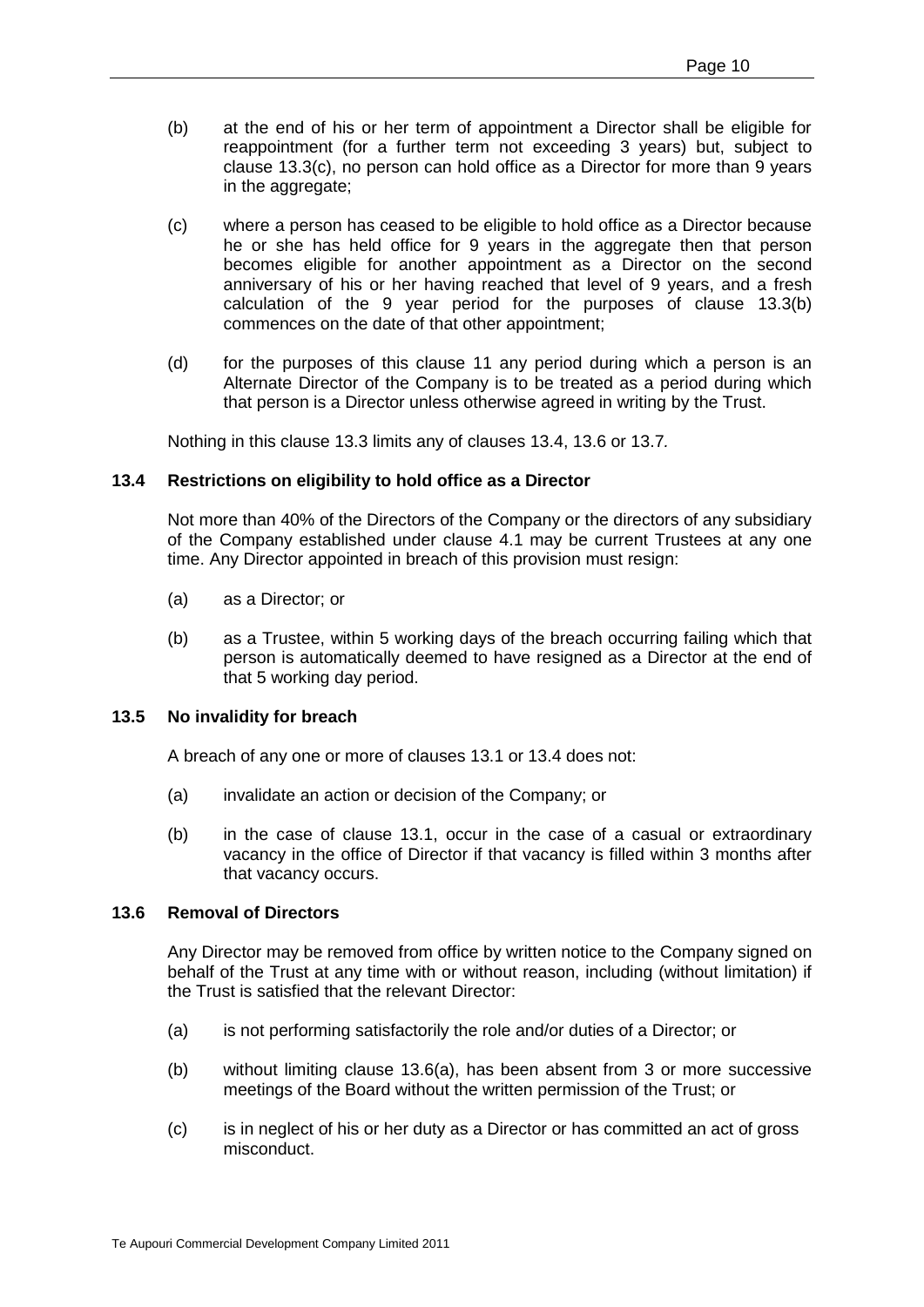# **13.7 Office of Director vacated in certain cases**

The office of Director is vacated if the person holding that office:

- (a) dies; or
- (b) is declared bankrupt or otherwise becomes disqualified from being a director pursuant to the Companies Act or this Constitution; or
- (c) without limiting clause 13.7(b), is deemed (by any clause of this Constitution) to have resigned that office; or
- (d) resigns from that office in accordance with this Constitution; or
- (e) is removed from office in accordance with this Constitution.

#### **13.8 Notices of appointment or removal of Directors**

Any notice of appointment or removal of a Director or the chairperson or deputy chairperson by the Trust takes effect from the time it is served on the Company, or from such later time as the notice states it is to take effect.

#### **13.9 Directors' resignation procedure**

A Director may resign office:

- (a) by signing a written notice of resignation and delivering it to the address for service of the Company, the notice being effective when it is received at that address or at a later time specified in the notice; or
- (b) in any other manner permitted by the Companies Act.

# **14. Alternate Directors**

#### **14.1 Directors may appoint and remove Alternate Directors**

Every Director may:

- (a) subject to clause 14.2, appoint any person who is not disqualified by the Companies Act or this Constitution from being a Director and/or an Alternate Director to act as an Alternate Director in his or her place; and
- (b) remove that person from that office, by giving written notice to that effect to the Company, which notice must be accompanied by a certified copy of the written approval of the Trust referred to in clause 14.2(c).

#### **14.2 Process for appointment of Alternate Director**

A Director who proposes to appoint an Alternate Director must, before making that appointment:

(a) give at least 10 working days' notice (or such shorter period of notice as the Trust may agree) to the Trust of the Director's proposal to appoint an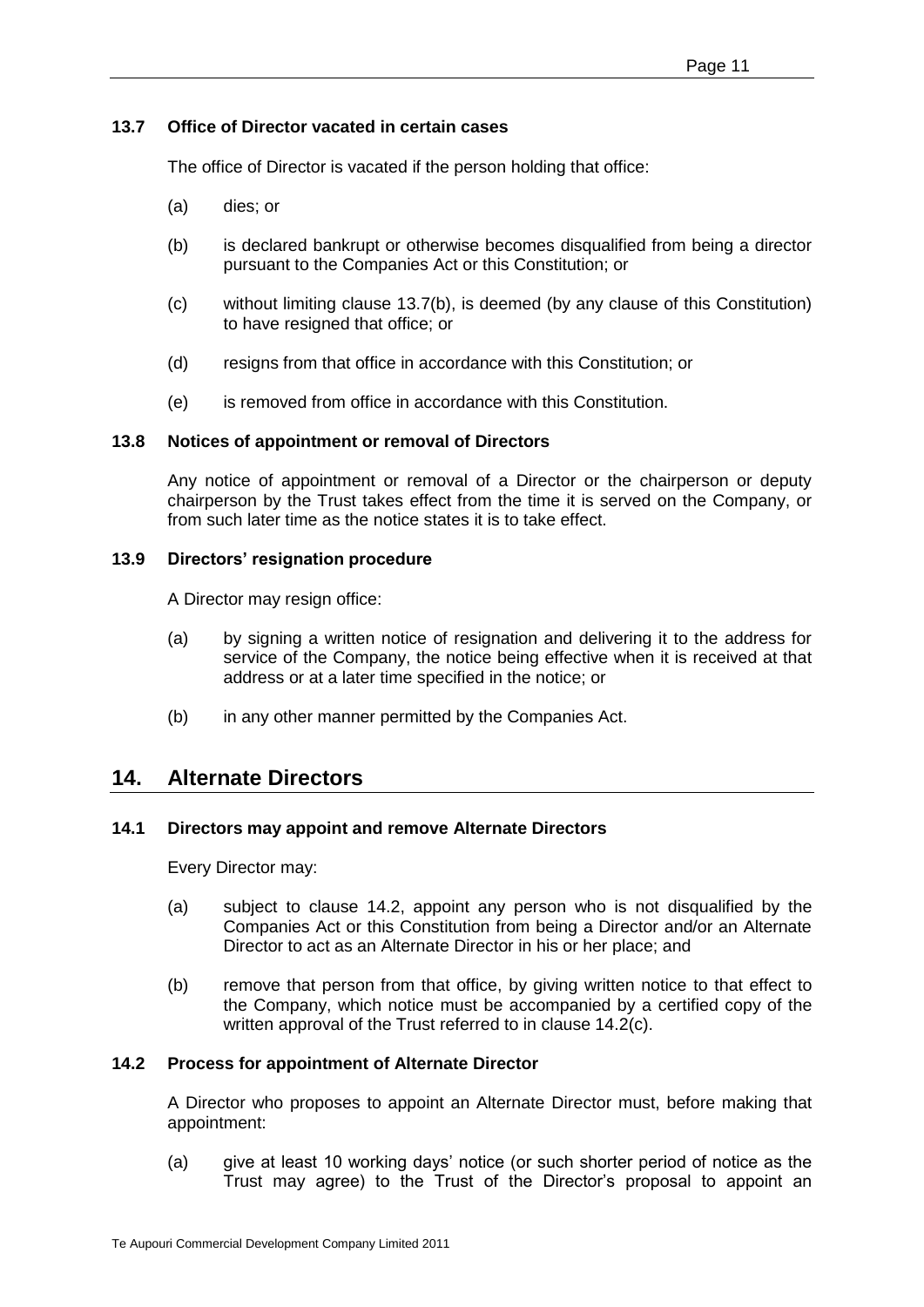Alternate Director, the reasons for the proposed appointment and the period of the proposed appointment;

- (b) provide the Trust with details of the proposed appointee, and details of his or her business experience and skills and personal attributes; and
- (c) obtain the prior approval in writing of the Trust to the proposed appointment, which approval may be given on such terms and conditions as the Trust may decide including, without limitation, a limitation on the period during which the relevant person holds appointment as an Alternate Director.

#### **14.3 Eligibility for appointment as Alternate Director**

Without limiting the provisions in this Constitution prohibiting or disqualifying persons from being appointed to, or from continuing to hold, the office of Director, the following persons shall not be eligible for appointment as an Alternate Director:

- (a) a person who is already a Director;
- (b) a person who is already an Alternate Director for three Directors; or
- (c) a Trustee, unless the proposed appointor is also a Trustee;

#### **14.4 Alternate Director for up to three Directors**

A person may be appointed as the Alternate Director for up to three Directors. However, an Alternate Director may represent only one of the Directors for which he or she is the Alternate Director at any particular Board meeting or in signing any particular written resolution of the Directors or in taking any other particular action as a Director and the Alternate Director must, in each such case, identify the particular Director for whom he or she is acting as Alternate Director in the particular case.

#### **14.5 Term of office for Alternate Director**

Unless first approved in writing by the Trust, no person can hold office as an Alternate Director:

- (a) for a continuous period of more than 9 years; or
- (b) for two or more periods which, in the aggregate, equal more than 9 years unless between the date on which that person first held such office and the end of that aggregate period there was a continuous period of at least 2 years in which that person did not hold office as an Alternate Director.

#### **14.6 Term as a Director counted**

For the purposes of clause 14.5 any period during which a person is a Director shall be deemed to be a period during which that person is an Alternate Director.

#### **14.7 Criteria for Trust approval of appointment of Alternate Director**

In considering whether to give approval pursuant to clause 14.2(c) to a person becoming an Alternate Director, the Trust must have regard to: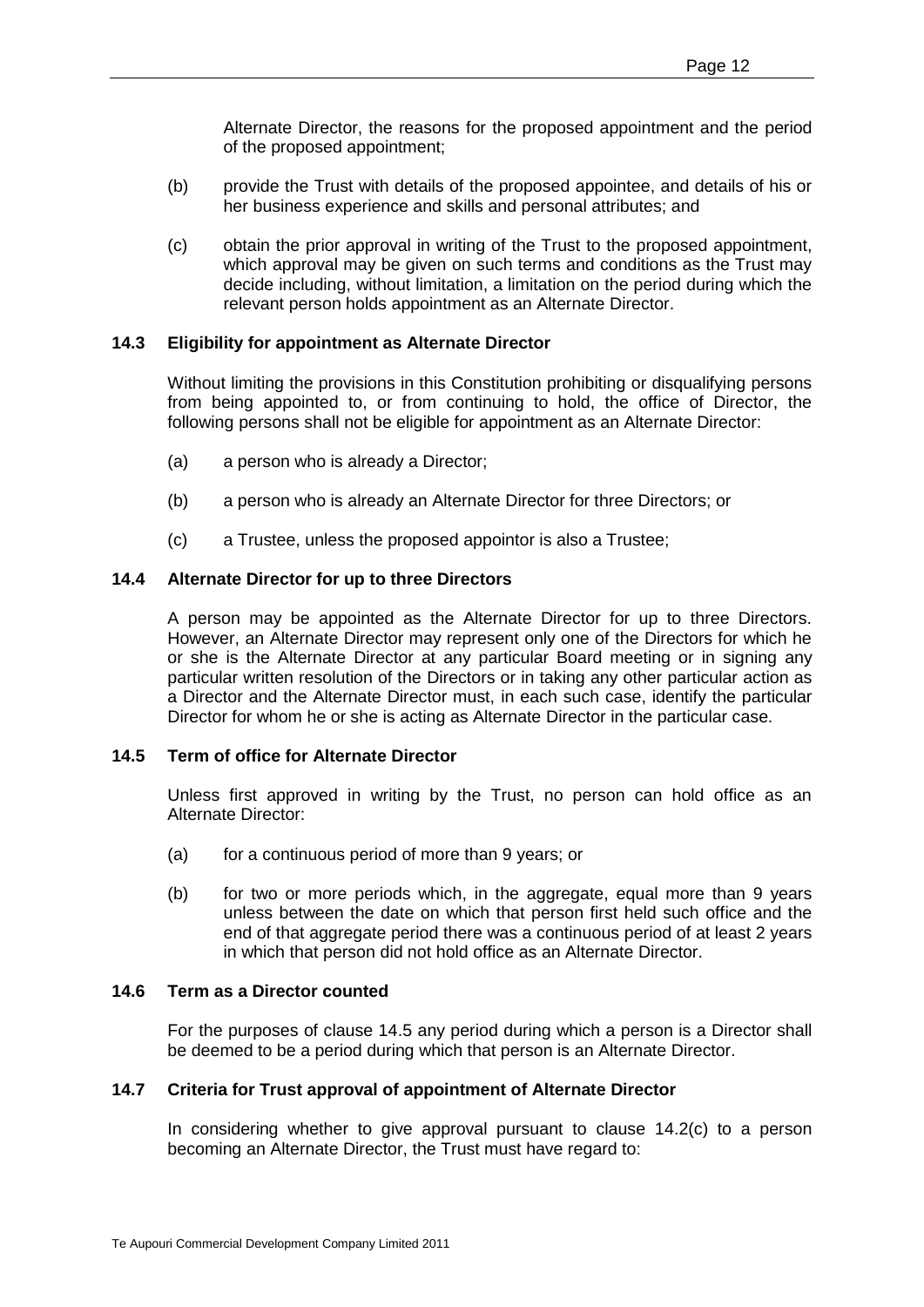- (a) the business skills and experience and personal attributes of the proposed appointee;
- (b) whether the relevant person is already or may become an Alternate Director for one or two other Directors;
- (c) the reasons for the proposed appointment; and
- (d) the period during which the relevant person is proposed to hold appointment as an Alternate Director.

#### **14.8 Alternate Director has powers of appointor**

While acting in the place of the Director who appointed him or her, the Alternate Director:

- (a) has, and may exercise and discharge, all the powers, rights, duties and privileges of that Director (including the right to receive notice of, be counted as part of the quorum of, participate in, and vote at a meeting of the Board and to sign any document, including a written resolution, but excluding the right to appoint an alternate Director and also excluding the right to act as chairperson of the Board);
- (b) is also subject to the same terms and conditions of appointment as that Director, subject to clause 14.8(c); and
- (c) may be reimbursed pursuant to clause 18 his or her reasonable out-of-pocket expenses of performing the role of Alternate Director but is not entitled to the payment of any remuneration pursuant to clause 18.1(a) unless the appointor of that Alternate Director agrees in writing with the Company to forgo the amount of remuneration (if any) that the Company proposes to pay to that Alternate Director.

#### **14.9 Termination of appointment of Alternate Director**

The appointment of a person as an Alternate Director for a particular Director terminates automatically if that Director ceases to be a Director. Nevertheless that person may remain as an Alternate Director for another Director who has appointed him or her as an alternate and who continues in office.

# **15. Powers of Directors**

#### **15.1 Management of Company**

Except as provided in this Constitution, the business and affairs of the Company shall be managed by, or under the direction or supervision of, the Board.

#### **15.2 Ability to act in best interests of the Trust**

Any Director may, when exercising powers or performing duties as a Director, act in a manner that he or she believes is in the best interests of the Trust (being the party on whose behalf the Shares are held by the Shareholders), even though it may not be in the best interests of the Company.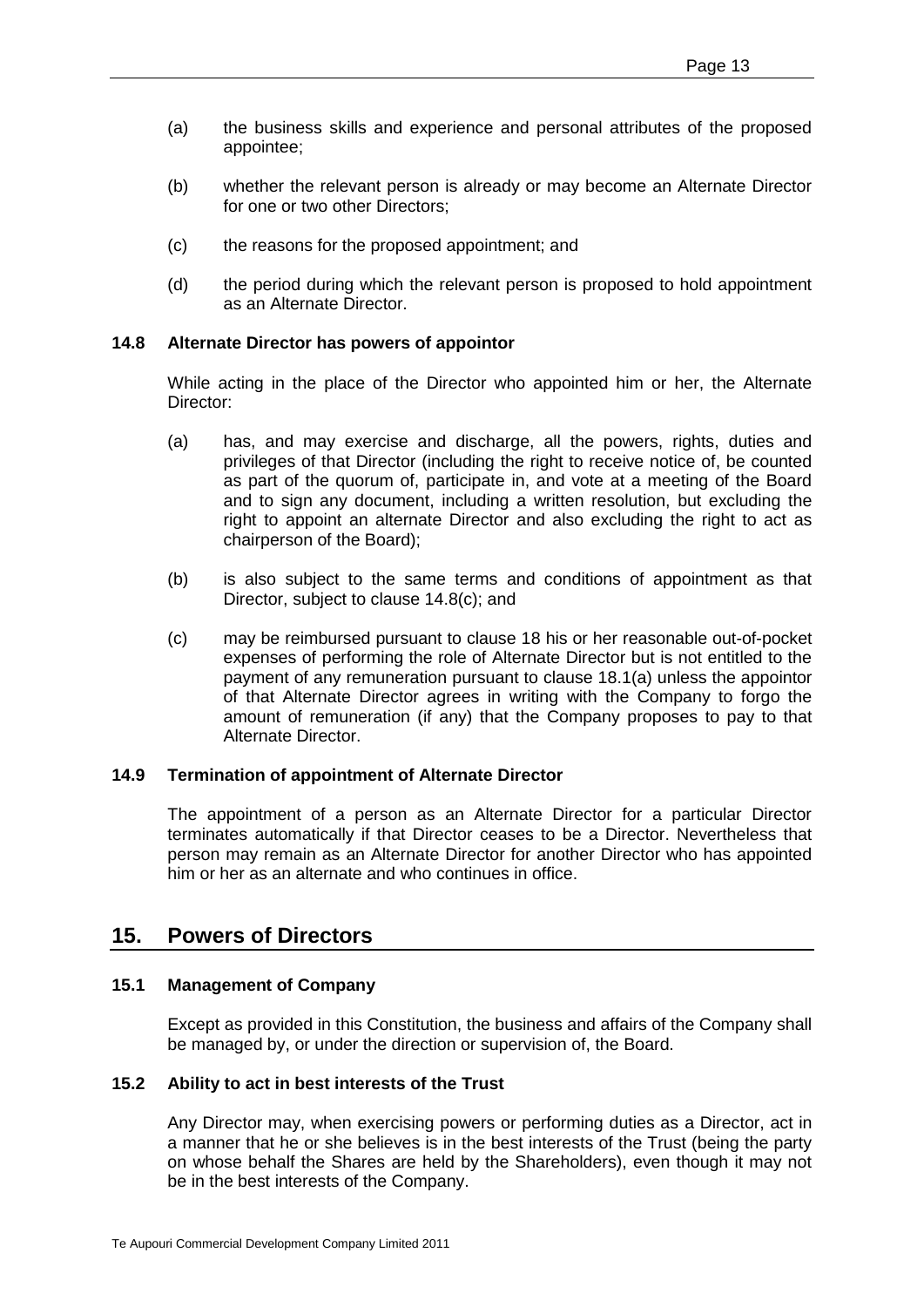# **15.3 Exercise of powers by Board**

Subject to the provisions of this Constitution, the Board may exercise all the powers of the Company that are not required, either by the Companies Act or this Constitution, to be exercised by the Shareholders.

#### **15.4 Delegation of powers**

The Board may delegate to a committee of Directors, a Director, an employee of the Company, or to any other person, any one or more of its powers, other than a power set out in the Second Schedule to the Companies Act.

# **15.5 Appointment of attorney**

The Company may exercise the power conferred by section 181 of the Companies Act to appoint a person as its attorney, either generally or in relation to a specified matter. Any such power of attorney may contain such provisions for the protection of persons dealing with the attorney as the Board thinks fit, and may also authorise any attorney to delegate all or any of the powers, authorities and discretions vested in the attorney.

#### **15.6 Ratification by Shareholders**

Subject to the provisions of section 177 of the Companies Act (relating to ratification of directors' actions) the Shareholders, or any other person in whom a power is vested by this Constitution or the Companies Act, may ratify the purported exercise of that power by a Director or the Board in the same manner as the power may be exercised. The purported exercise of a power that is ratified under this clause is deemed to be, and always to have been, a proper and valid exercise of that power.

# **16. Proceedings of the Board**

#### **16.1 Methods of holding meetings**

A meeting of the Board may be held either:

- (a) by a number of the Directors who constitute a quorum, being assembled together at the place, date and time appointed for the meeting; or
- (b) by means of audio, or audio and visual, communication by which all the Directors participating and constituting a quorum can simultaneously hear each other throughout the meeting.

#### **16.2 Notice of meeting**

A Director or, if requested by a Director to do so, an employee of the Company approved by the Board for this purpose, may convene a meeting of the Board. Notice of a meeting of Directors must be given to:

(a) every Director who is in New Zealand; and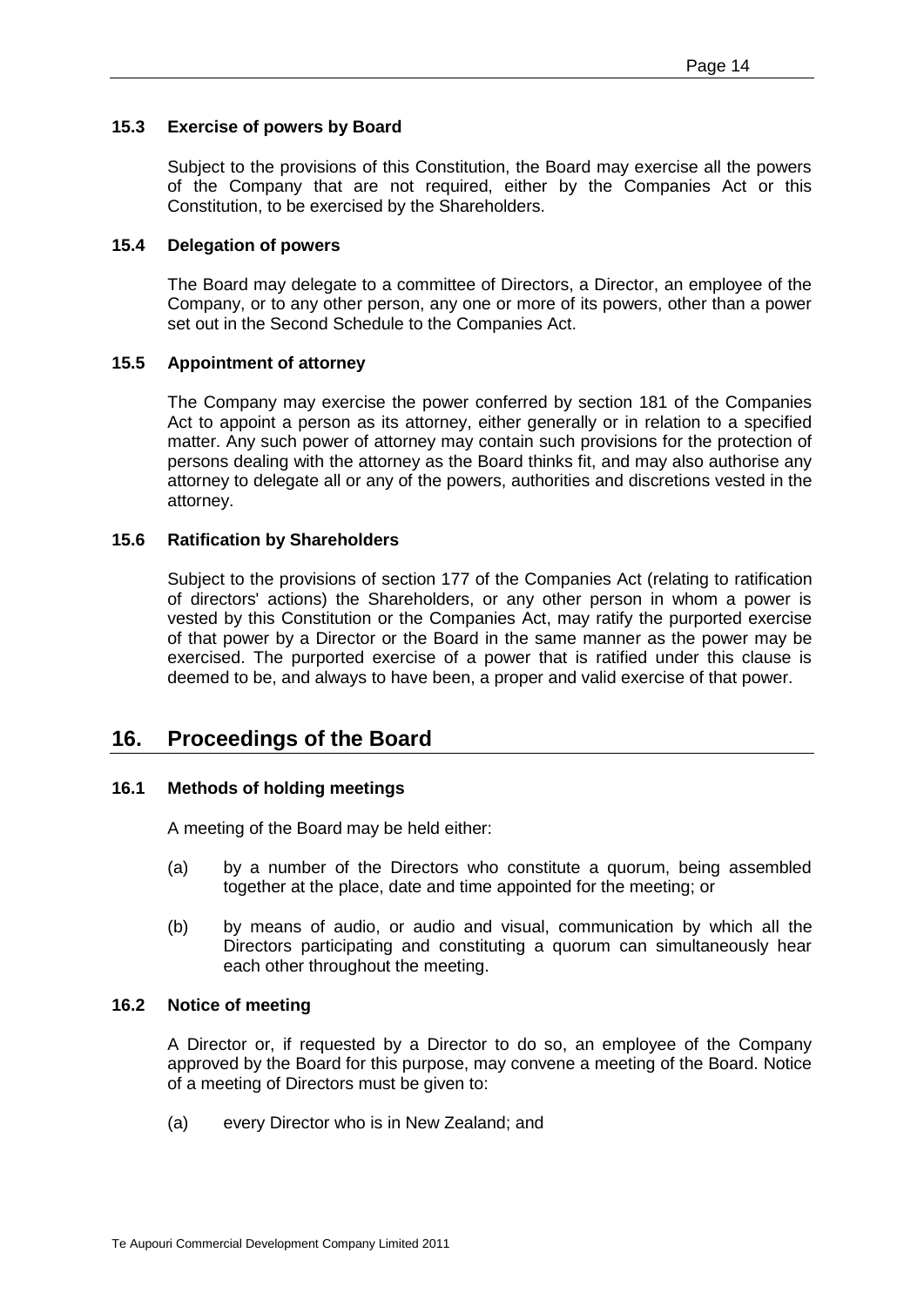(b) any Alternate Director who is in New Zealand who is an Alternate Director of a Director who is known to be either outside of New Zealand or otherwise unavailable to attend the meeting.

### **16.3 Waiver of irregularity**

An irregularity in a notice of meeting is waived if all the Directors entitled to receive notice of the meeting attend or participate in the meeting without protest as to the irregularity or if all Directors entitled to receive notice of the meeting agree to the waiver.

#### **16.4 Quorum**

A quorum for a meeting of the Board may be fixed by all of the Directors, and unless so fixed, is a majority of the Directors at the time of the appointment of the Directors.

#### **16.5 Chairperson**

At the first meeting after the completion of the previous financial year, the Directors must elect one of their number as chairperson of the Board for a period of one year. If no chairperson is elected, or if at any meeting the chairperson is not present within five minutes after the time appointed for the commencement of the meeting, the Directors present may choose one of their number to be chairperson of the meeting.

#### **16.6 Votes**

Every Director has one vote. In the case of an equality of votes, the chairperson does not have a casting vote. A resolution of the Board is passed if it is agreed to by all Directors present without dissent or a majority of the votes cast on it are in favour of it, except in those instances where the Companies Act requires otherwise. A Director present at a meeting of the Board is presumed to have agreed to, and to have voted in favour of, a resolution of the Board unless that director expressly dissents from or expressly abstains from voting on, or votes against, the resolution.

# **16.7 Resolutions in writing**

A resolution in writing, signed or assented to by a majority of the Directors is as valid and effective as if it had been passed at a meeting of the Board duly convened and held. Any such resolution may consist of several documents (including facsimile or other similar means of communication) in like form, each signed or assented to by one or more Directors. A copy of any such resolution must be entered in or kept with the records of Board proceedings. The Company shall within seven days after any resolution is passed in accordance with this clause send a copy of the resolution to each Director who has not signed or assented to the resolution but failure to do so shall not invalidate the resolution.

#### **16.8 Minutes**

The Board must ensure that minutes are kept of all proceedings at meetings of the Board.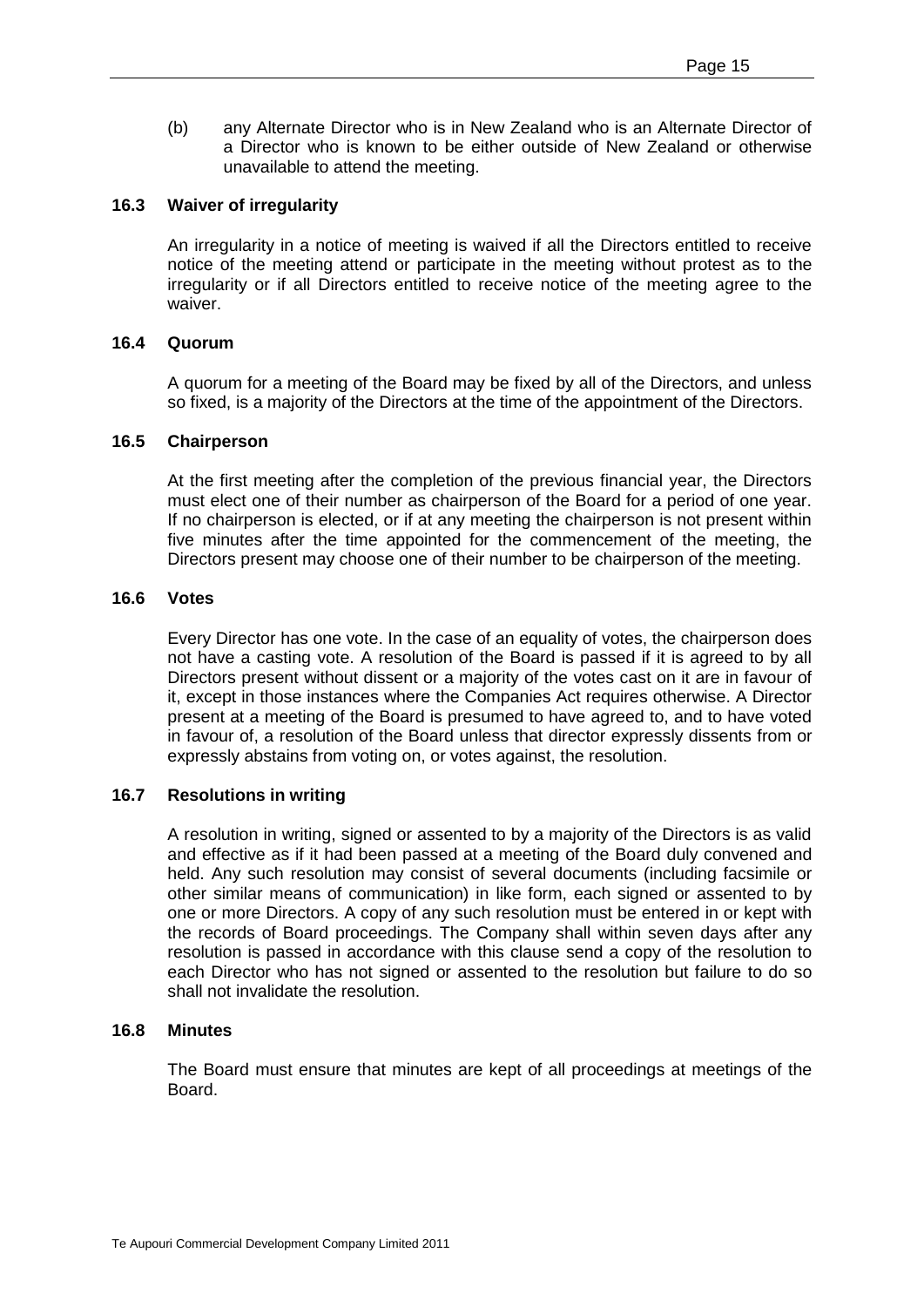# **16.9 Validity of acts**

All acts done by any meeting of the Board or of a committee of Directors or by any person acting as a Director are valid notwithstanding:

- (a) any defect in the appointment of any Director or person acting as a Director; or
- (b) that they or any of them were disqualified; or
- (c) any irregularity in a notice of meeting.

#### **16.10 Other procedures**

Except as set out in this clause 16, the Board may regulate its own procedure. The provisions of the Third Schedule of the Companies Act shall not apply to proceedings of the Board except to the extent that those provisions are included in this Constitution.

# **17. Directors' Interests**

### **17.1 Disclosure of interests**

Immediately following his or her appointment as a Director, the Director must enter into the interests register, and must disclose to the Board:

- (a) the name of any Iwi of which he or she is a member; and/or
- (b) any other organisation of which he or she is a director, trustee or officeholder or in respect of which he or she performs another role. The Director must also, at any time after his or her appointment, enter into the interests register and disclose to the Directors the name of any organisation of which he or she becomes a director, trustee or officeholder or in respect of which he or she performs another role.

#### **17.2 Director deemed to be interested**

A Director is deemed to be interested in any transaction or proposed transaction that the Company enters into, or proposes to enter into, with an Iwi or other organisation within the scope of clause 17.1(a) or (b) irrespective of whether or not the required entry and disclosure has been made under clause 17.1.

#### **17.3 Additional requirements for Directors**

In addition to the disclosure requirement imposed by clause 17.1, each Director must:

(a) comply with the provisions of section 140 of the Companies Act (relating to disclosure of interest of Directors either generally or in relation to a specific transaction or matter); and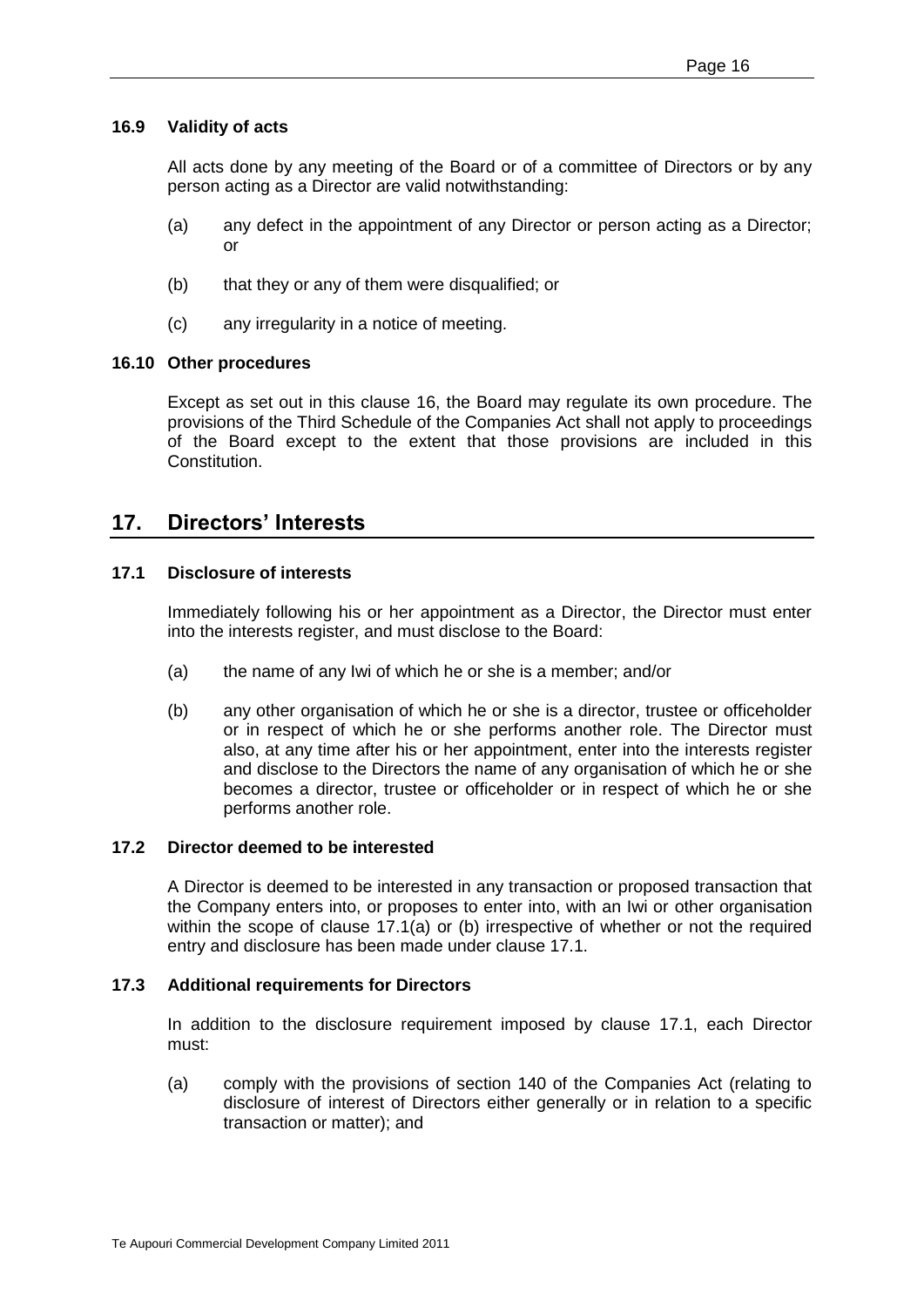(b) disclose to the Board any other potentially relevant conflict of interest that that Director believes he or she has, or may have, in relation to a specific transaction or matter being considered by the Board.

#### **17.4 Relevance of conflict of interests**

Where a Director discloses a potentially relevant conflict of interest pursuant to clause 17.3(b) then, for the purposes of clause 17.6, that conflict of interest is not to be treated as being relevant to the specific transaction or matter being considered by the Board unless a majority of the other Directors resolve or agree in writing that such conflict of interest is relevant.

#### **17.5 Failure to disclose does not affect validity of transaction**

Failure to comply with clauses 17.1 to 17.4 does not affect the validity of a transaction entered into by the Company, but, if applicable, the transaction may be avoided under clause 17.9.

#### **17.6 Interested Director may not vote**

Subject to clauses 17.7, 17.8 and 17.13, a Director who is interested (whether under the Companies Act or under clauses 17.1 or 17.2) in, or pursuant to clause 17.3(b) has disclosed a potential conflict of interest (which is treated under clause 17.4 as being relevant) in respect of, a transaction entered into, or proposed to be entered into, by the Company must not:

- (a) vote on a matter relating to the transaction; or
- (b) attend that part of a meeting of Directors at which a matter relating to the transaction arises or be included among the Directors present at a meeting for the purposes of a quorum; or
- (c) sign a document relating to the transaction on behalf of the Company; or
- (d) do any other thing in his or her capacity as a Director in relation to the transaction.

#### **17.7 Iwi membership**

Where a Director is a member of any Iwi other than Te Aupouri (but not an officeholder of that other Iwi or any organisation representing that other Iwi), and that Iwi benefits or is likely to benefit from the transaction entered into, or to be entered into, by the Company, the Director is not prohibited (by virtue of the Director's membership of that Iwi) from being included among the Directors present at a meeting for the purposes of a quorum or doing any of the matters specified in clause 17.6 unless the Director receives or is likely to receive a benefit that is more advantageous than the benefit conferred on the other members of that Director's Iwi.

### **17.8 Company may avoid transaction if Director interested**

Sections 107(3) and 141 of the Companies Act (relating to transactions in which a Director is interested) shall apply to the Company as if each of those sections was set out in this Constitution and the meaning of the Companies Act term "interested" was extended so as to include: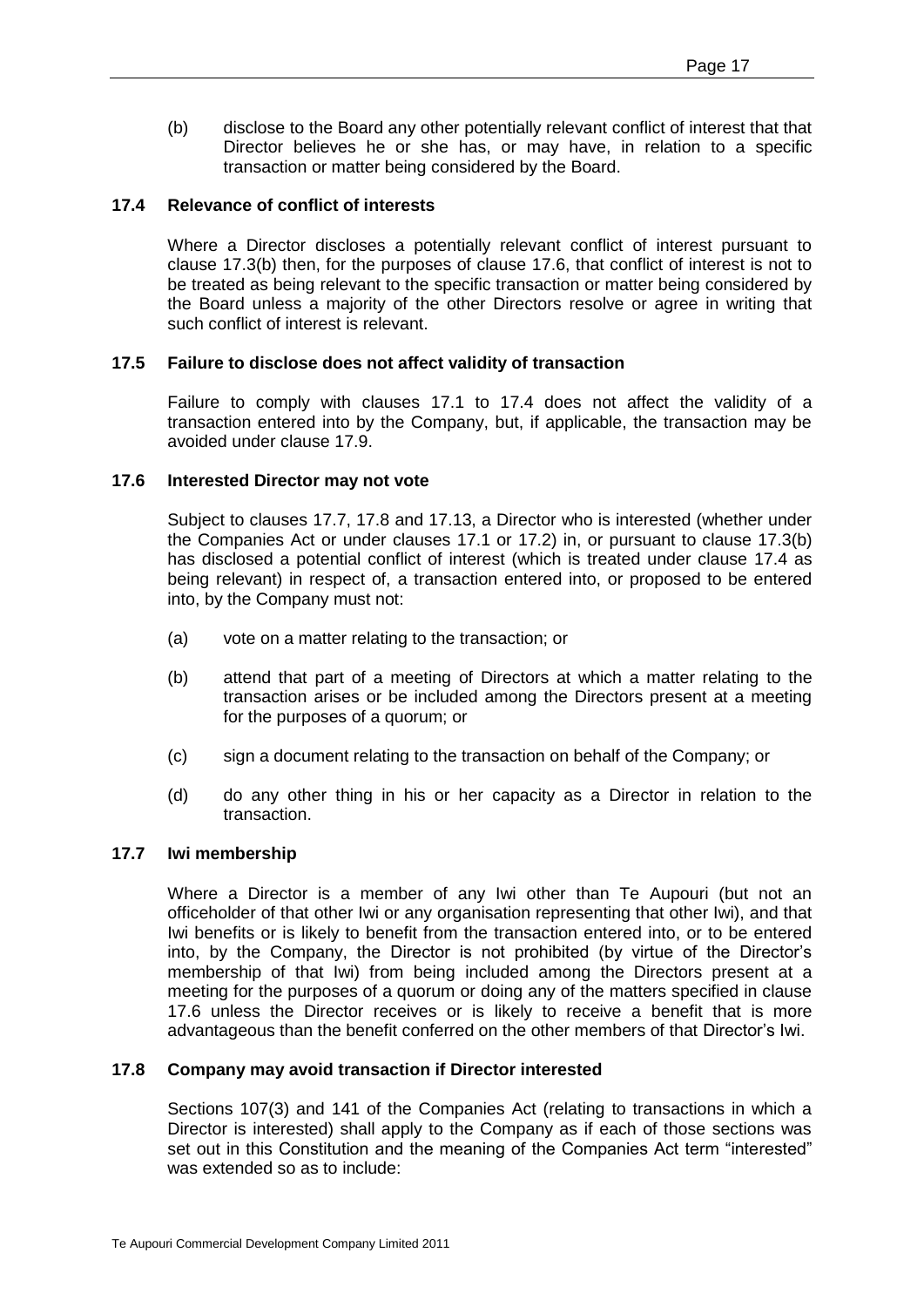- (a) subject to clause 17.7, each interest that is required to be disclosed under clauses 17.1, 17.2 and 17.3(a); and
- (b) subject to clause 17.7, each conflict of interest that is disclosed under clause 17.3(b) and that is treated as being relevant under clause 17.4.

### **17.9 Benefits for Directors**

The Directors must not authorise:

- (a) the payment by the Company to a Director of compensation for loss of office;
- (b) the making of loans by the Company to a Director;
- (c) the giving of guarantees by the Company for debts incurred by a Director; and
- (d) the entering into of a contract to do any of the things set out in this clause.

#### **17.10 Payment for professional services**

The Board may authorise the payment of remuneration to any Director in respect of any professional services provided by that Director, or any firm or company of which the Director is a partner, director or employee to the Company, other than as a Director. Any such payment must be authorised by the other Directors by majority and certified by the Directors who have authorised such payment as being fair and reasonable (having regard to the level of remuneration that would be paid in an armslength transaction).

#### **17.11 Exercise of Directors powers**

Notwithstanding any other provision of this Constitution, in the exercise of the powers conferred upon them by this Constitution in the carrying on of any business of the Company, no Director of the Company shall be entitled to in any way (whether directly or indirectly) determine, or materially influence the determination of, the nature or the amount of any benefit or advantage or income or the circumstances in which it is to be received, gained, achieved, afforded or derived by that Director, and any payment made in breach of this clause shall be void as against the Company.

In their exercise of the powers conferred upon them by this Constitution, each Director in the carrying on of the business of the Company shall ensure that any person who is

- (a) a Shareholders of the Company;
- (b) a settlor or a trustee of any trust that is a Shareholders of the Company;
- (c) any associated person (as defined in section OD 7 of the Income Tax Act 2004) of either a Director, or any person referred to in clauses  $15.13(a) - (b)$ above,

does not by virtue of that capacity in any way (whether directly or indirectly) determine, or materially influence the determination of, the nature or the amount of any benefit or advantage or income or the circumstances in which it is or is to be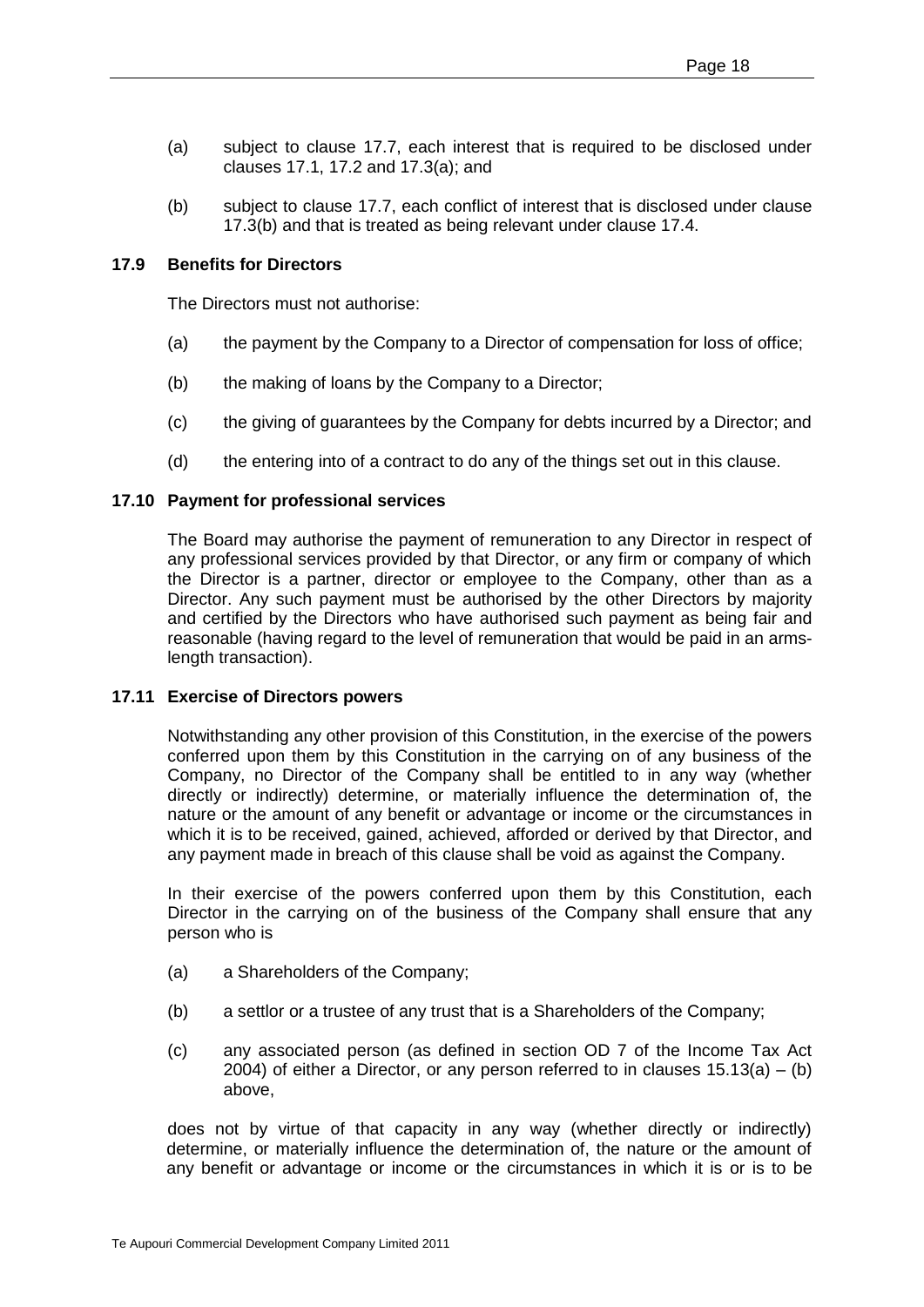received, gained, achieved, afforded or derived by that person and any payment made to any person in breach of this clause shall be void.

# **18. Directors' remuneration and other benefits**

#### **18.1 Remuneration and expenses**

Subject to clause 18.2, the Company may:

- (a) remunerate a Director for services as a Director; and
- (b) reimburse a Director for reasonable travelling, accommodation and other expenses incurred in the course of performing duties or exercising powers as a Director.

# **18.2 Determination of remuneration**

The Trustees shall determine the remuneration payable to any Director of the Company provided that any Trustee that is also a Director of the Company may not take part in any such determination.

#### **18.3 Payments to Directors**

Any payments made under clauses 17.10 or 18.1 to any Director, or to any firm or company of which the Director is a partner, director or an employee must be:

- (a) in accordance with clause 18.2; and
- (b) separately accounted for by the Company (as a separate item in the financial statements of the Company for the year in which the payments are made); and
- (c) published in the annual report of the Company for the year in which payments are made.

# **18.4 No Compensation for loss of office**

The Company must not pay to, or for the benefit of, any Director any compensation by reason of his or her ceasing to be a Director whether by reason of his or her removal from office as a Director or deemed or actual resignation as a Director or the expiry of his or her term of appointment as a Director or otherwise.

# **19. Indemnity and insurance for Directors and employees**

# **19.1 Indemnity for Directors**

Every Director shall be indemnified by the Company for any costs referred to in section 162(3) of the Companies Act and any liability or costs referred to in section 162(4) of the Companies Act.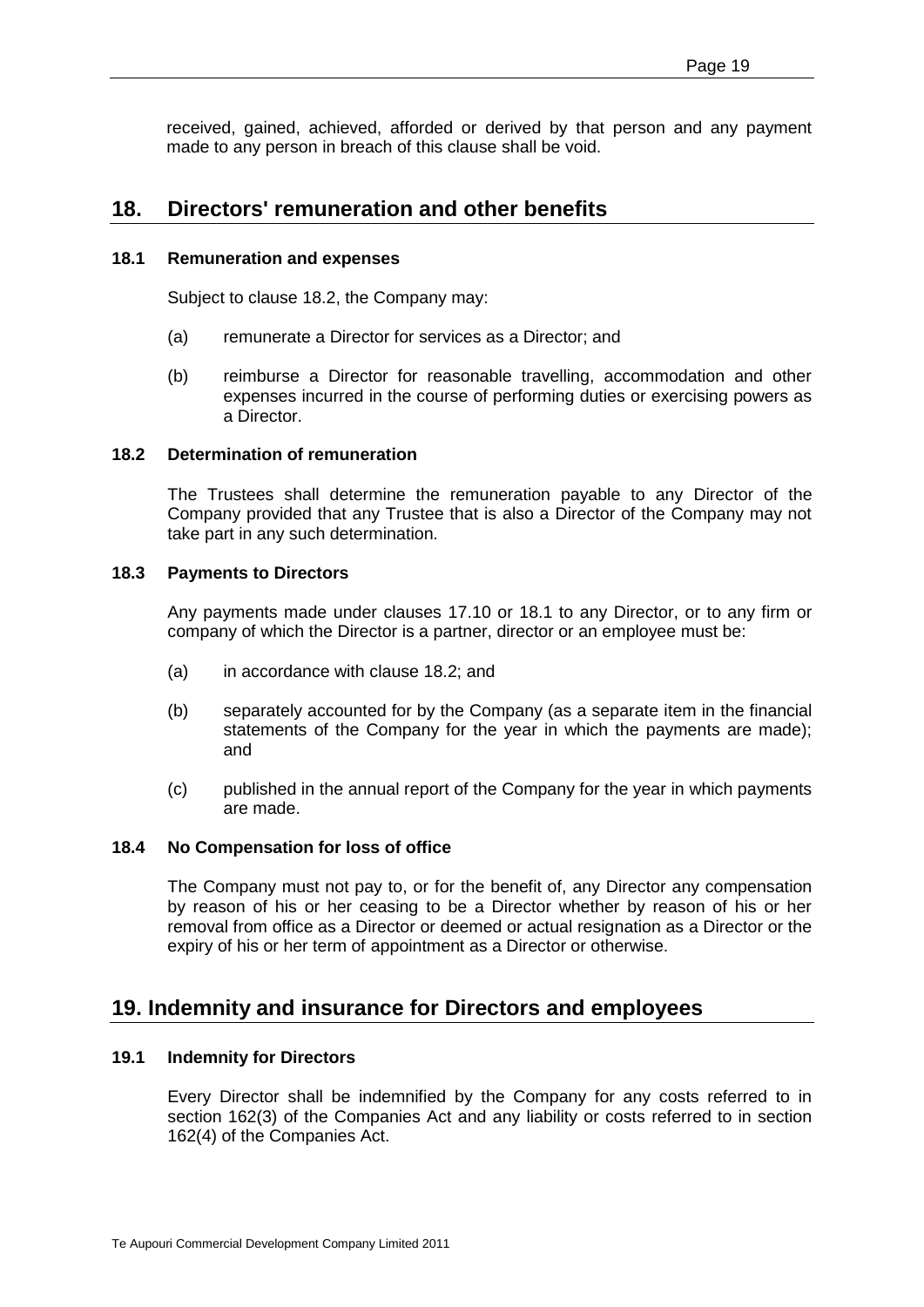### **19.2 Indemnities and insurance**

In addition to the indemnity set out in clause 19.1, the Company may with the prior written approval of the Trust and the Board:

- (a) indemnify a Director or employee of the Company or a related company for any costs referred to in section 162(3) of the Companies Act;
- (b) indemnify a Director or employee of the Company or a related company in respect of any liability or costs referred to in section 162(4) of the Companies Act; and
- (c) effect insurance for a Director or employee of the Company or a related company in respect of any liability or costs referred to in section 162(5) of the Companies Act.

#### **19.3 Interpretation**

Words given extended meanings by section 162(9) of the Companies Act have those extended meanings in this clause.

# **20. Notices**

All notices, reports, accounts or documents required to be sent to a Shareholders shall be sent in the manner set out in section 391 of the Companies Act. Notices to any other person shall be sent in the same manner as if that person was a shareholder.

# **21. Liquidation**

Upon the liquidation of the Company the surplus assets of the Company (if any) must be distributed to the Trust.

# **22. Audit**

The financial statements of the Company must be audited on an annual basis in accordance with Part XI of the Companies Act. The Shareholders have no power to resolve not to appoint an auditor in respect of the Company in respect of any accounting period and, to the extent permitted by the Companies Act, section 196(2) of the Companies Act does not apply to the Company.

# **23. Method of contracting**

#### **23.1 Deeds**

A deed that is to be entered into by the Company may be signed on behalf of the Company, by: